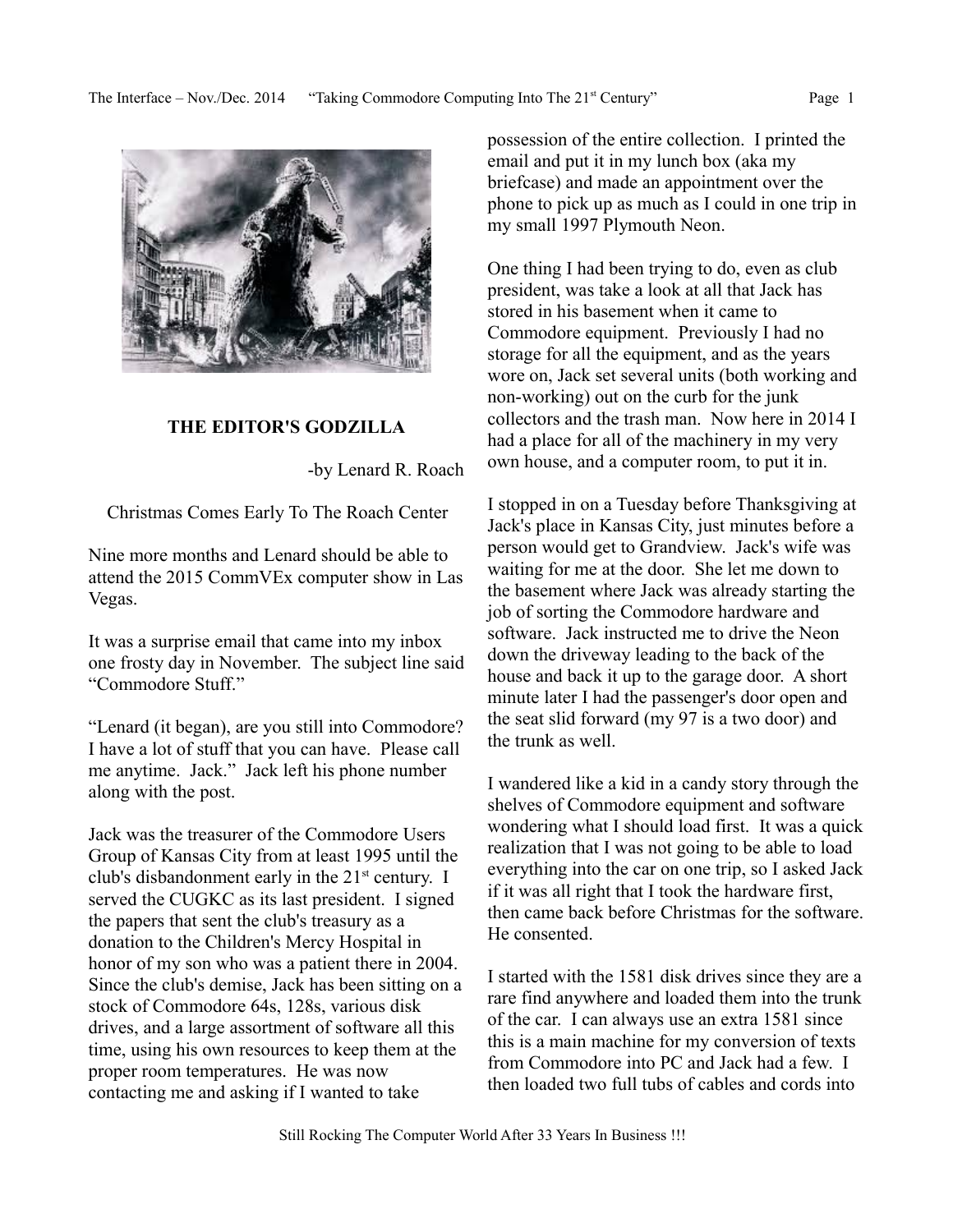the back seat behind the driver since the driver's seat was broken from a car crash a few months back. After that, I found the 1571 disk drives and started stacking then deep into the trunk of the car. Now came the beauty of loading the ever famous Commodore 128s. As I loaded each computer I checked for markings to see if they may have JiffyDOS installed, and most of the units did. This was a great find since my personal C128 was almost shot due to constant use and I was going to replace my existing unit with one of Jack's computers. Finally came the Commodore 64s. Most of these units had JiffyDOS, and even one was still in the box. It was hard to believe that even after loading all this equipment into the Neon I still had some room left. Now I started loading up joysticks and any loose cables that might be in the basement. Even with all this I had just enough room for two boxes of 5.25 disks to sit on top of everything, but before I buttoned up the car I put a final item into the back seat  $-$  a Commodore monitor that was still hooked up and

The car was packed to capacity. My years as a driver has taught me to allocate my space well in the Neon. This is where putting together puzzles with Mom during my growing up years paid off, too. I gently shut both the passenger's door and the trunk lid and turned to Jack and shook his hand. I promised him I would be back for the software before the end of the Advent season, which he said would be okay but to be sure not to forget to come for it.

ready for use.

Time and temperature were working against me. The sun was already down and we didn't make it to 35 degrees as a high that day, and my domicile in Kansas City, Kansas was a good 45 minutes away, and it was highway rush hour. The equipment in the cabin of the car would be fine with the heaters running but it was the stuff in the trunk that I wanted to get home before things got too cold. Not to worry as I found out that a quick shot down I-435 west to Metcalf Avenue/US 169

north put me on the right road home. Before long I was backing into my driveway on Corona Avenue and ready to unload my Commodore treasure into the house.

Gabriel, my son, was sitting on the sofa playing a game on the Xbox when I came through the door with the first load of equipment from the trunk.

"What the \*\*\*\* are you going to do with all of that stuff, Dad?" he asked after looking up from a save point in his game.

I explained to him that, once everything has been tested, I was going to make one complete Commodore 128 system available for purchase at the church's Sunday School Store and another complete 128 system will go as a gag gift for the poor soul whose name I pulled out of the basket for Secret Santa at the convenience store.

"What about the C64s?" he asked.

Hmm. Good question. I got about five Commodore 64s with the collection and really don't have a use for them since the good people at Commodore were smart enough to include a C64 inside every C128 built. However, I have noticed that some cartridges and RAM expansion units will not cooperate with the C128 but only on actual C64 hardware. I'll probably sell some units on eBay and take the money to pay for more Commodore goodies. Like I said earlier, most units came with JiffyDOS and therefore should provide a good dime or two on the market.

It took me about four hours to unload the Neon and test as many different pieces of hardware that I could put in my bedroom (the computer room had no access to power with all the newly acquired Commodore equipment taking up space). When I got done I reduced the Commodore equipment down to four C128s, two 1571s, three 1581s, and five C64s. After going through the gear I did have an aftermarket 1541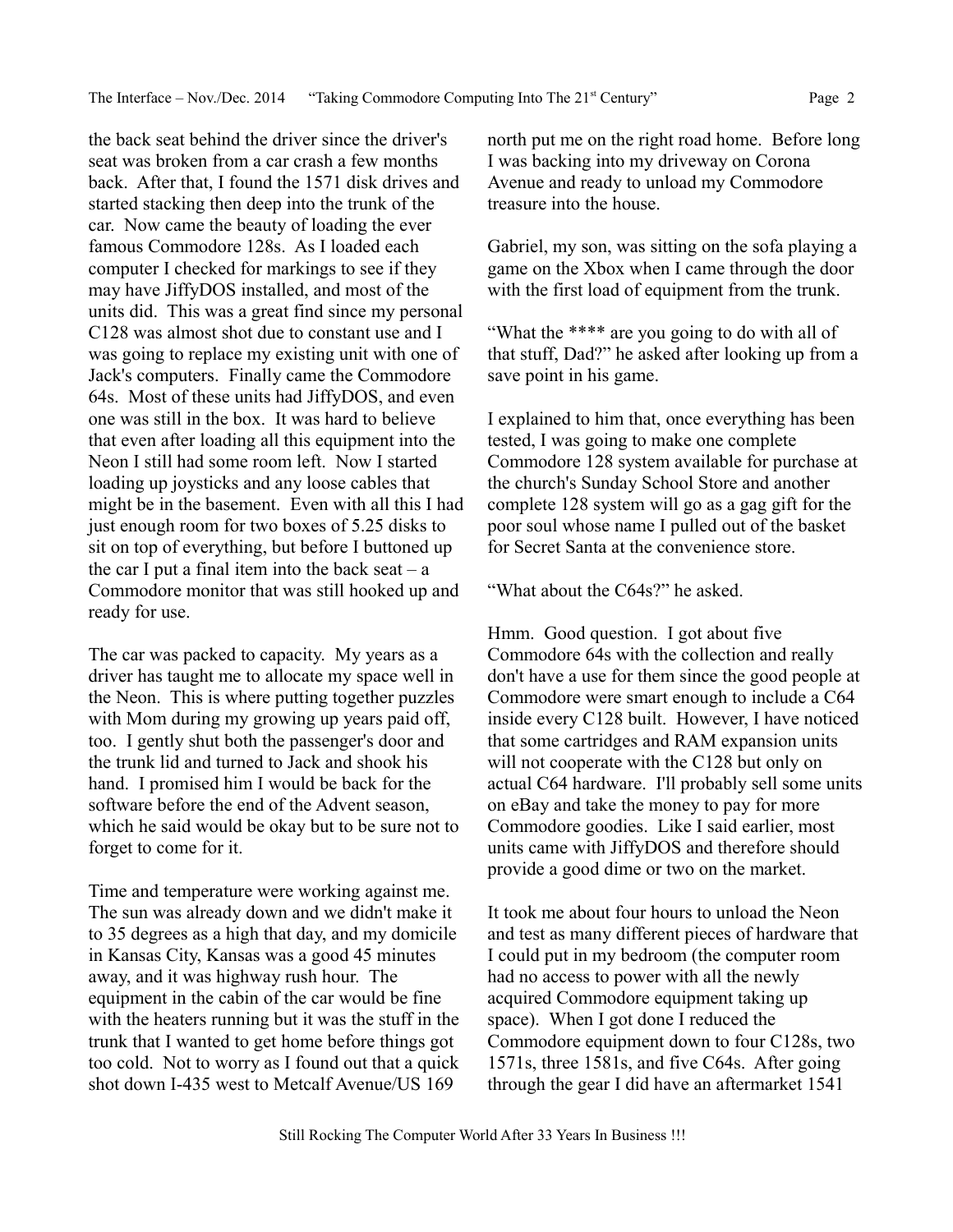The Interface – Nov./Dec. 2014 "Taking Commodore Computing Into The 21<sup>st</sup> Century" Page 3

drive out of the whole collection that was also working well so I may keep that for myself. I know that one of the C128s with JiffyDOS will go onto my personal Commodore stand to replace my failing machine. I also enjoy the 1571 with JiffyDOS, but my initial testing in the bedroom with the hardware showed me that a JiffyDOS 128 and a JiffyDOS 1571 do no like each other. JiffyDOS in the 128 had to be disabled to access the JiffyDOS in the 1571. I'm sure that my testing on these items was erroneous and without proper instructions on how to use JiffyDOS, I am just flying blind here.

Nothing felt better than to have some Commodore units to glean from instead of having to pester FCUG to mail me parts a bit at a time. What I'm going to do with them, I'm not too sure. I know that loading them up and giving them away at CommVEx isn't a good idea since I am limited on space in the car. Ebay is an option, but even then by watching some of the sellers with their Commodore wares not moving, it's not too good. JiffyDOS may help, but even that makes it difficult to sell. Most buyers won't know what JiffyDOS is and I can understand that; but for now all I know is that someone is going to have a Merry Christmas other than me and the church will have a copy of the system that I use to write my puppet skits on. Awesome!

We'll see you in 2015, reader. Have a Merry Christmas and a Happy New Year from all of us at the newsletter staff of The Interface, a division of the Fresno Commodore User Group.

#### **MONTHLY MEETING REPORTS**

#### NOVEMBER 2014

#### -by Dick Estel and Robert Bernardo

The November, 2014 meeting of the Fresno Commodore User Group marked the 33rd anniversary of the club, founded in 1981. On hand were Robert Bernardo, Brad Strait and daughter Katelyn, Louis and Vincent Mazzei,Roger Van Pelt, and Dick Estel. None were present at the founding, but Dick has been in the club since about 1988, and Robert joined soon after.

We had a slight delay getting started - Roger, keeper of the equipment, is without his car for a while and was unable to use his brother's as usual. Dick made the quick trip to Roger's and brought him and the equipment back, and all was well.

Before the official start of the meeting, Robert showed an on-line video preview of a documentary about Commodore founder Jack Tramiel, which is in production and seeking financial backing. It can be found at [https://www.youtube.com/user/8bitgenerationvide](https://www.youtube.com/user/8bitgenerationvideo)  $\Omega$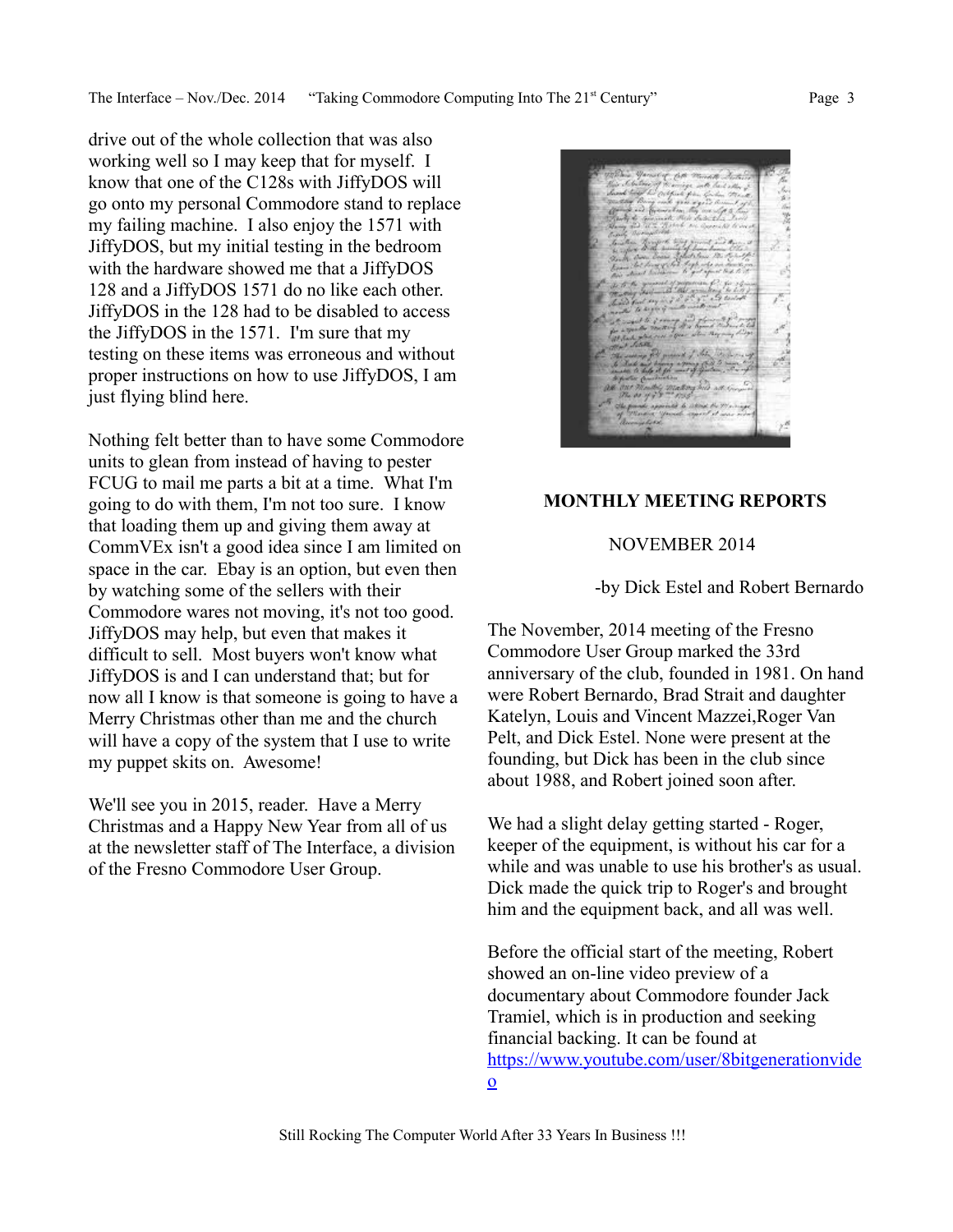We also saw another short video in which Jeri Ellsworth documented the packing and shipping of the first production unit of the CastAR 3-D gaming glasses she has been working on. <https://www.youtube.com/watch?v=SIaeIf7CaNk>

Vincent and Louis reported that they are working on a blue VIC-20 with white keyboard for Vincent, to complement Louis' red and white model.

Robert informed us he will be traveling to the Portland area during Thanksgiving vacation, to see the [Trail Band](http://www.youtube.com/watch?v=Qh3CiSWSRkM) (featuring Rindy and Marv Ross of **Quarterflash**). He will also visit Ray Carlsen and will take any equipment that we may have that needs repairs.

Speaking of Ray C, he is now offering a power supply for the Amiga 500/600/1200 to go along with his Commodore line.

In formal business, the club voted to make our annual donation to St. Jude's Children's Hospital and to move the December meeting date to December 14

Hardware and software activities included a lot of games, including the C64 DTV joystick which has 30 games built in and which Katelyn enjoyed playing with. The club was celebrating the 10th anniversary of the C64 DTV.

Robert had brought in a new, sleek, modern, joystick from AmigaKit.com, designed with arcade-type buttons, which we tested with the C64 and VIC-20. It also worked with Amiga and Atari. There's a photo on-line at [http://www.dickestel.com/images/fcug396.jpg.](http://www.dickestel.com/images/fcug396.jpg)

For the VIC-20, we tried out new 2014 games, Panicman - a nicely-done PacMan game, Bounce - a slow-moving Pong-type game, and Pulse - a snappy, sideways-scrolling shooter and the best of the bunch. For the C64, we shot a few World War II targets in the game, Silent Service (but we couldn't look at Silent Service II on the Amiga 500, because we had the wrong video cable).

Robert had a Plus/4 diagnostic cartridge built by his friend Rob Clarke, a British transplant living in Switzerland. Unfortunately, it did not work with the PAL VIC we had on hand, so testing it was delayed until we bring a NTSC Plus/4 to a future meeting.

LINKS:

Ray Carlsen – <http://personalpages.tds.net/~rcarlsen/>

Trail Band – [http://www.youtube.com/watch?](http://www.youtube.com/watch?v=Qh3CiSWSRkM) [v=Qh3CiSWSRkM](http://www.youtube.com/watch?v=Qh3CiSWSRkM)

More Trail Band –<http://www.trailband.com/>

Quarterflash – [http://www.youtube.com/watch?](http://www.youtube.com/watch?v=BaSHtnLvdks) [v=BaSHtnLvdks](http://www.youtube.com/watch?v=BaSHtnLvdks)

More Quarterflash – [http://quarterflash.net](http://quarterflash.net/)

St. Jude's Hospital –<http://www.stjude.org/>

Etc. etc.

# DECEMBER 2014

## -by Robert Bernardo

I was 32 minutes late to the meeting, due to my emergency pick-up of v.p. Roger and the club equipment. When we arrived at the restaurant, member Greg was already there, having waited about 20 minutes. After my many profuse apologies, we hauled the equipment out of the car and started setting it up Eventually, members Louis and Vincent appeared, and we got down to ordering our food.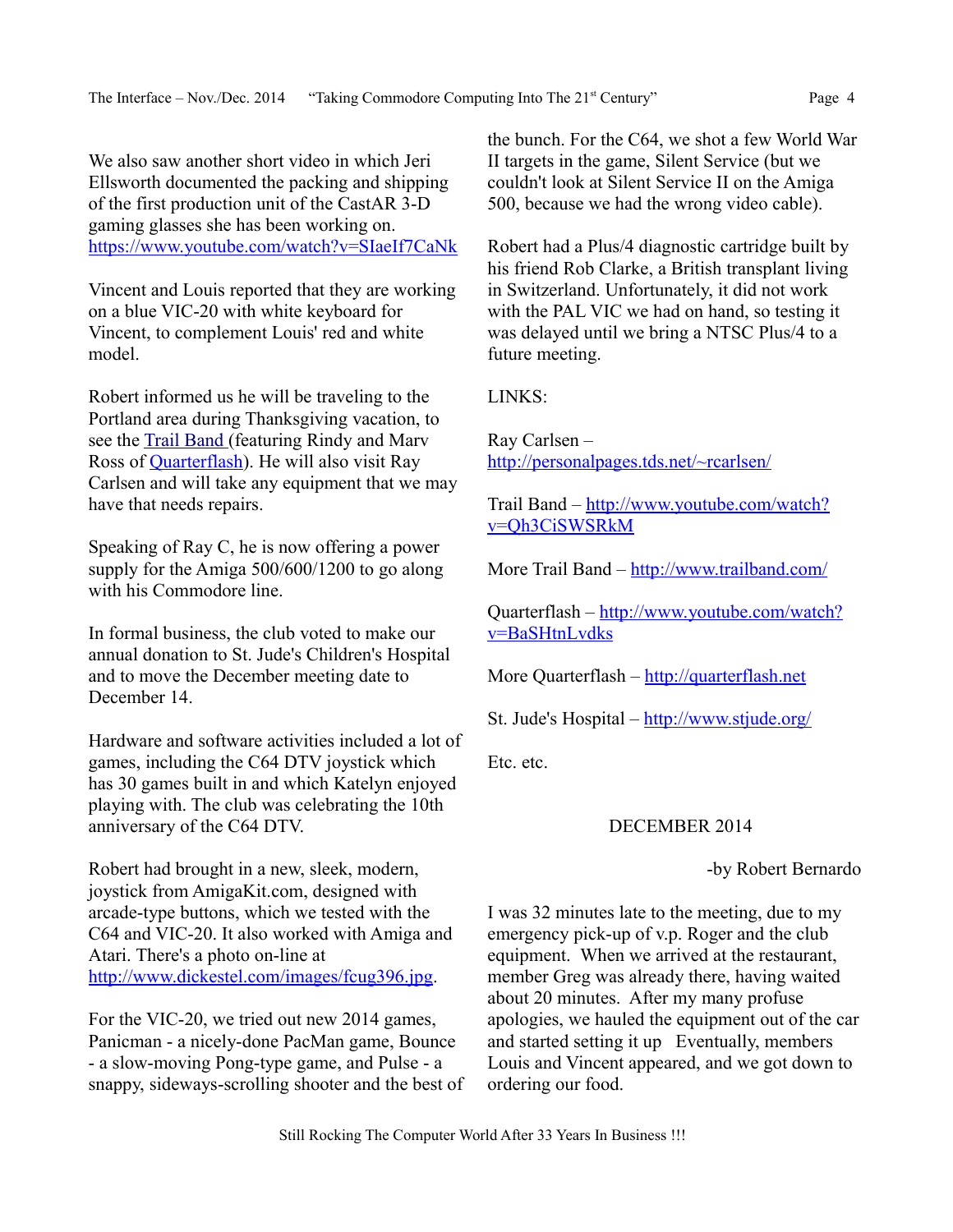Under old business, I told of my Thanksgiving trip to the Pacific Northwest which included a visit to Commodore repair tech, Ray Carlsen. I picked up various repaired equipment from him and dropped other items – an Amiga 1080 monitor for repair and many Chinese SID chips for him to test. Those chips had been bought by Louis but had lain for months without testing. He tested them and mailed them back. Most of them were perfect!

The A1080 monitor was a different case. Ray informed me by e-mail that he needed a schematic to repair the beast, and none were available online. Louis said that he would try to find that schematic.

In new business, Greg talked about having an arcade party at his house during the Christmas holidays and that we were invited – the date to be announced. Then he gave a \$10 Walmart gift card to everyone at the meeting! We also talked about the May Maker Faire in San Mateo and hoped that there would be another Nostalgic Computers table in which we could show off our Commodores and Amigas.

After lunch, we got down to hardware and software. First up, we examined the new Amiga 500/600/1200 power supply from Ray Carlsen. It is more powerful than the original p.s. and runs much cooler due to its modern components. Then we tried out various programs on the new Kerberos MIDI C64/128 cartridge from Frank Buss of Germany. Though we did not have a MIDI music keyboard to connect to the Kerberos, we were able to play around with the SID and MIDI composing programs stored on the cart. However, without more instructions on how to use them, we could only go so far in running the programs. Because the Kerberos cartridge also implements the EasyFlash cartridge, there was also a game or two stored in its memory.

We were unable to carry on with any further demonstrations (VIC-20 and Amiga) that afternoon. The club's monitor failed in its display, either due to bad video cables but more likely due to loose RCA input jacks in the back of the monitor (not again!). The bad monitor was left with Roger, and it will eventually be brought back to Ray Carlsen for repair. In the meantime, we will use another Carlsen-repaired monitor for future meetings. Even with the difficulties, we adjourned the meeting at about 3:30 – our usual late adjournment.



#### WHERE DID EVERYONE GO?

-by Dick Estel

When I joined the Fresno Commodore User Group in 1988, we had close to 100 members, and an attendance of about 30 at the Saturday meetings.

A few years ago we had some meetings at which Robert and I were the only ones in attendance. We've been fortunate since then to have a small influx of new members who attend regularly – Roger, Brad, Louis, Vincent and Greg.

This got me thinking about some of our past members, especially when I ran across a folder containing old membership lists. Looking at the roster for late 1995, I found it contained 43 names, of which only Robert and I are still members.

In 2006 we had a reunion lunch, to which we invited every former member we could find.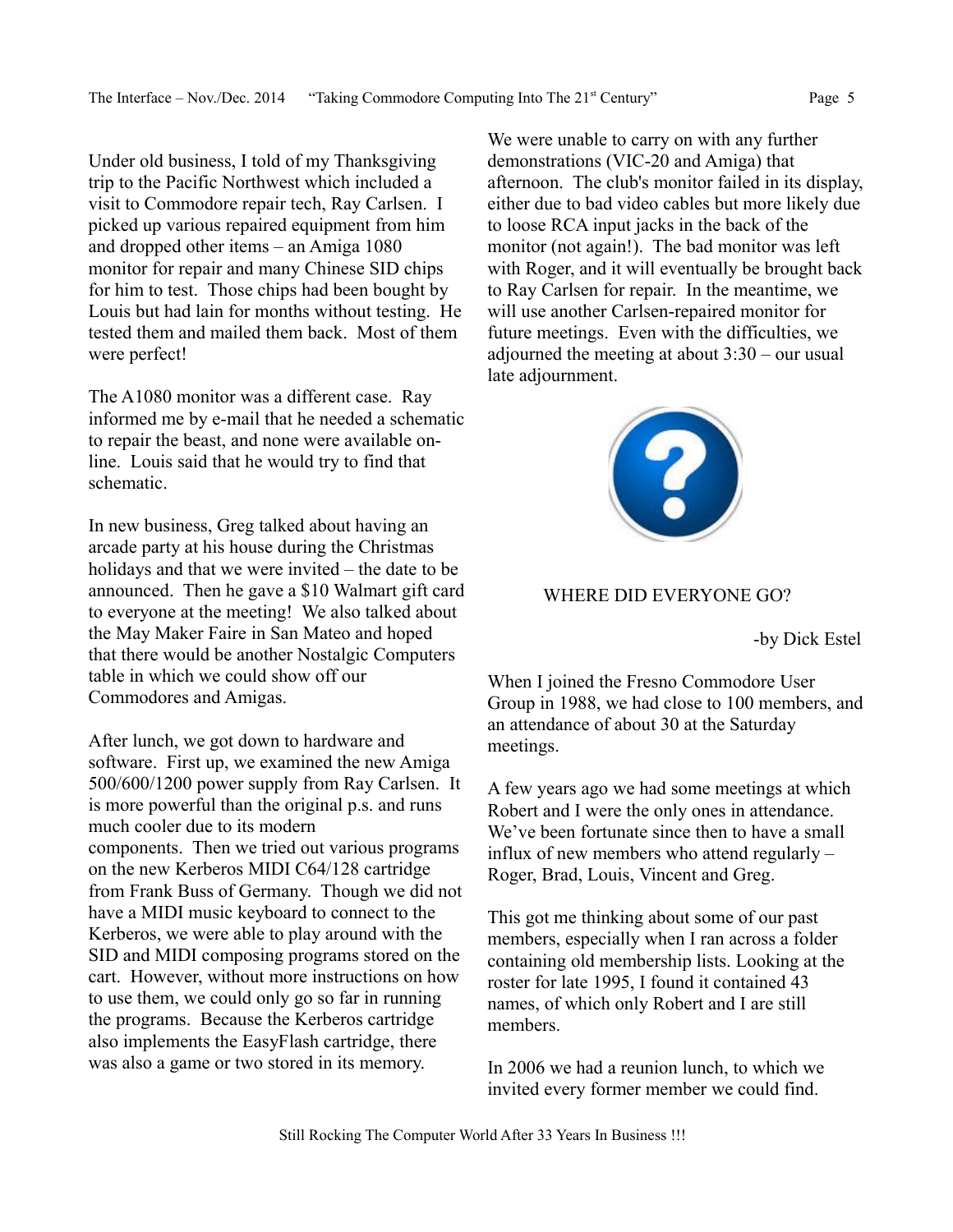Quite a few attended, and I talked to others by phone or email. The list contains six names of people that I was in touch with at that time, but not since. (I was also in touch with at least seven people who are not on that particular list.)

The rest of the list breaks down as follows:

9 are known to be deceased

5 have been heard from in the last two years

9 have had no contact with the club for ten years or more

12 are names of people I simply don't remember. Of course, that also means no contact in a decade or more.

We've honored a few of these long-gone members with our Memory Lane series, and we'll have a few more of those. But looking at this list brought back some memories, and also made me thankful for the small but faithful group we have become.



# **COMMODORE 128 – THE MOST VERSATILE 8-BIT COMPUTER EVER MADE**

-by Ian Matthews of Commodore.ca

July 11, 2003 – Revised June 12, 2012

In the summer of 1984 Commodore decided that they needed a replacement for the amazingly successfulC64. More accurately, they decided that the TED  $/ 116 /$  Plus/4  $/ 264$  Series was a

failure as a replacement for the C64.

This machine would be Commodores last 8-bit computer; after this they would produce only 16/32 Bit Amiga's and IBM PC clones.

Customer reaction to Commodore's failure to provide native CP/M support in the C64 and (much worse) their failure to provide C64 compatibility in the Plus/4 / 264 Series taught Commodore engineers some hard lessons. Commodore's founder and visionary, Jack Tramiel, had quit months earlier, and the new management team wanted to just forget the Plus/4 / 264 Series fiasco. Fortunately, the engineers knew they needed to fulfill promises of compatibility.

Bil Herd got the top job as 128 lead engineer because of his vocal criticism of the new management team's lack of vision. "No one dreamed that C64 compatibility was possible, so no one thought along those lines. I had decided to make the next machine compatible with \*something\* instead of yet another incompatible CBM machine. (I won't go into the 'yes Virginia there is Compatibility' memo that I wrote that had the lawyers many years later still chuckling; suffice it to say, I made some fairly brash statements regarding my opinion of product strategy.) Consequently, I was allowed/forced to put my money where my mouth was, and I took over the C128 project."

Under management's guidance, the first C128 concept machines (pre-prototype) made no attempt at C64 compatibility. Bil recalls, "I looked at the existing schematics once and then started with a new design based on C64ness. The manager of the chip group approached me and said they had a color version of the 6845, if I was interested in using it. [It] would definitely be done in time, having been worked on already for a year and a half…… And so the story begins."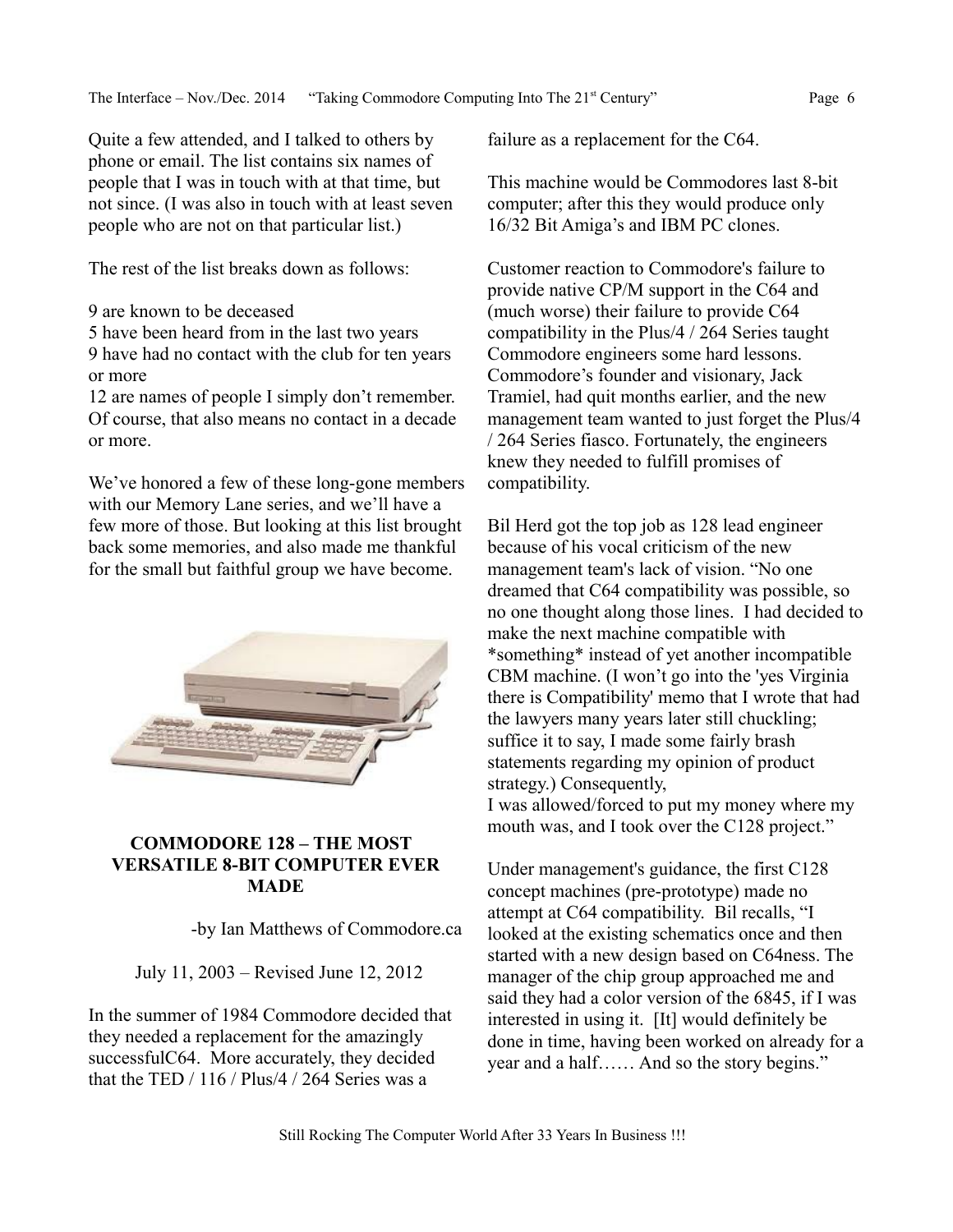Commodore needed its next computer to be a serious upgrade from the C64 if it was to successfully battle its arch nemesis; it needed to keep Jack Tramiel's Atari from being successful with their rumored new "ST" line. In 1982 Commodore released the world's first multiprocessor personal computer, called SuperPET, but it was targeted only at the education and scientific markets. The Commodore 128 was to be the world's first mass market multi-processor computer. It would also have two video subsystems, one of which would allow it to connect to a TV.

A reviewer from Your Computer magazine wrote, "The dowdy shoebox image of the Commodore 64 has been replaced by a slimline beige console that any style-conscious businessman should be pleased to have on his desk. A full-size, typewriter-style keyboard has 92 keys that travel and locate well." The 128's 80-column display mode would produce 640x200 which was better than the CGA mode that IBM PC's could produce even in the early

1990's! This new and powerful machine would act as three completely separate computers in one:

Commodore 128 Mode - 2 Mhz speed (8502 CPU), 128K memory, very nice 80x25 RGB display, advanced Basic 7.0

Commodore 64 Mode - 1 Mhz speed (6510 emulation in the 8502 CPU), 99.8% compatible with 64 hardware and software, accessed by booting the machine while holding down the Commodore key or typing GO 64

Commodore CP/M Mode - 1-4 Mhz speed (Zilog Z-80 CPU), 100% compatible with the huge volume of CP/M business applications such as Turbo Pascal and WordStar (an excellent program I used personally for years on a Sanyo!) Note that the Z-80 processor was originally spec'd by Commodore management to be the same external expansion cartridge used on the C64. However,

to resolve several other engineering problems, Bil Herd designed the Z-80 into the main board. This mode required CP/M software disks to be loaded on boot up. All this would sell for an initial price of just \$300; half of the Commodore 64 price when it was introduced two years earlier.

MOS 8502 - CPU – Yet another derivative of the 6500 series

Zilog Z-80 – Improved version of Intel 8080 CPU designed by the same Intel engineer

MOS 8563 - CRTC / VDC – Video Display Chip 80 column x 25 rows 640x200 (128 mode only)

MOS 8564/6 - VIC – Video Interface Chip  $(NTSC / PAL)$  – used in 40 column x 25 row

MOS 8721 - PLA

MOS 8722 - MMU – Memory Management Unit

MOS 6581 - SID – Sound Interface Chip

MOS 6526 - CIA – Complex Interface Adaptors (2 of them!)

This technically complex machine would present serious engineering and marketing challenges to any company. Bil Herd recalls, "It was sometime in September (1984) when we got 8563 (new 40/80 column color video chip) silicon good enough to stick in a system. …One concern we had was it occasionally blew up…. big time…. turn over, die, and then smell bad….. But then all of the C128 prototypes did that on a semi-regular basis as there wasn't really any custom silicon yet, just big circuit boards plugged in where custom chips would later go… but you can't wait for a system to be completed before starting software development. When this problem still existed on Rev. 4, we got concerned. It was at this time that the single most scariest statement came out of the IC Design section in charge of the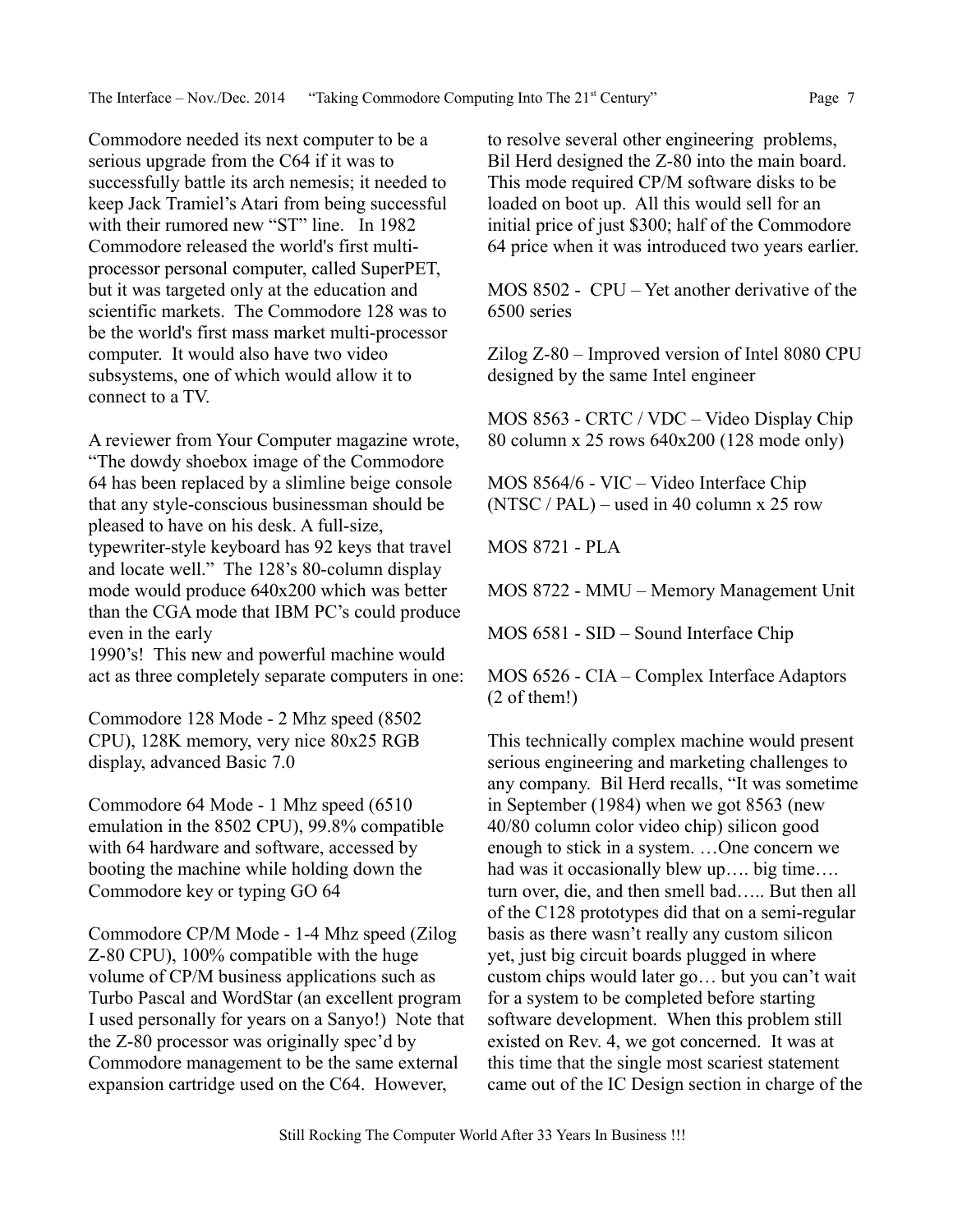'63. This statement amounted to 'you'll always have some chance statistically that any read or write cycle will fail due to (synchronicity)'."

"Synchronicity problems occur when two devices run off of two separate clocks, the VIC chip hence the rest of the system, runs off of a 14.318 Mhz crystal, and the 8563 runs off of a 16 Mhz Oscillator. Now picture walking towards a revolving door with your arms full of packages and not looking up before launching yourself into the doorway. You may get through unscathed if your timing was accidentally just right, or you may fumble through losing some packages (synonymous to losing data) in the process, or if things REALLY foul up, some of the packages may make it through and you're left stranded on the other side of the door (synonymous to a completely blown write cycle). What I didn't realize that he meant was that since there's always a chance for a bad cycle to slip through, he didn't take even the most rudimentary protection against bad synchronizing. As it turns out, the 8563 instead of failing every 3 years or so (VERY livable by Commodore standards), it failed about 3 times a second."

In addition, the yield on these video chips was about .001%. Commodore's chip division, MOS Technologies, could only get three or four working chips the per run. "A run is a half-lot at MOS and costs between \$40,000 and \$120,000 to run. Pretty expensive couple of chips."

As if these problems were not enough, the power supply needed to be adjusted for each chip, or they would literally burn up. "No single custom chip was working completely as we went into December (1984), with the possible exception of the 8510 CPU… At this point, all I did have to lose was a HUGE jar of bad 8563's. (One night a sign in my handwriting 'appeared' on this jar asking, 'Guess how many working 8563's there are in the jar and win a prize.' Of course, if the number you guessed was a positive real number,

#### you were wrong.)"

With only five or six weeks to go until the January Consumer Electronics Show in Vegas "… finger pointing was in High swing, (the systems' guys should have said they wanted WORKING silicon) with one department pitted against the other, which was sad because the other hardworking chip designers had performed small miracles in getting their stuff done on time… … Managers started getting that look rabbits get in the headlights of onrushing Mack trucks -- some started drinking, some reading poetry aloud, and the worst were commonly seen doing both. Our favorite behavior was where they hid in their offices. It was rumored that the potted plant in the lobby was in line for one of the key middle management positions."

Unbelievably in this time of crisis, both MOS chip designers went on Christmas vacation and "a sprinkler head busted and rained all over computer equipment stored in the hallway. Engineering gathered as a whole and watched on as a \$100,000 worth of equipment became waterlogged…. I can honestly say that it didn't seriously occur to me that we wouldn't be ready for CES. Here were just too many problems to stop and think what if."

"Von Ertwine was developing CP/M at home (consultant). Von had wisely chosen not to try to follow all of the current Revs of the 8563; instead he latched onto a somewhat working Rev 4 and kept if for software development. Later we would find out that Von, to make the 8563 work properly, was taking the little metal cup that came with his hot air popcorn popper (it was a buttercup to be exact) and would put an ice cube in it and set it on the 8563. He got about  $\frac{1}{2}$  hour of operation per cube. On our side there was talk of rigging cans of cold spray with foot switches for the CES show."

Bil Herd stated that a number of "odd engineering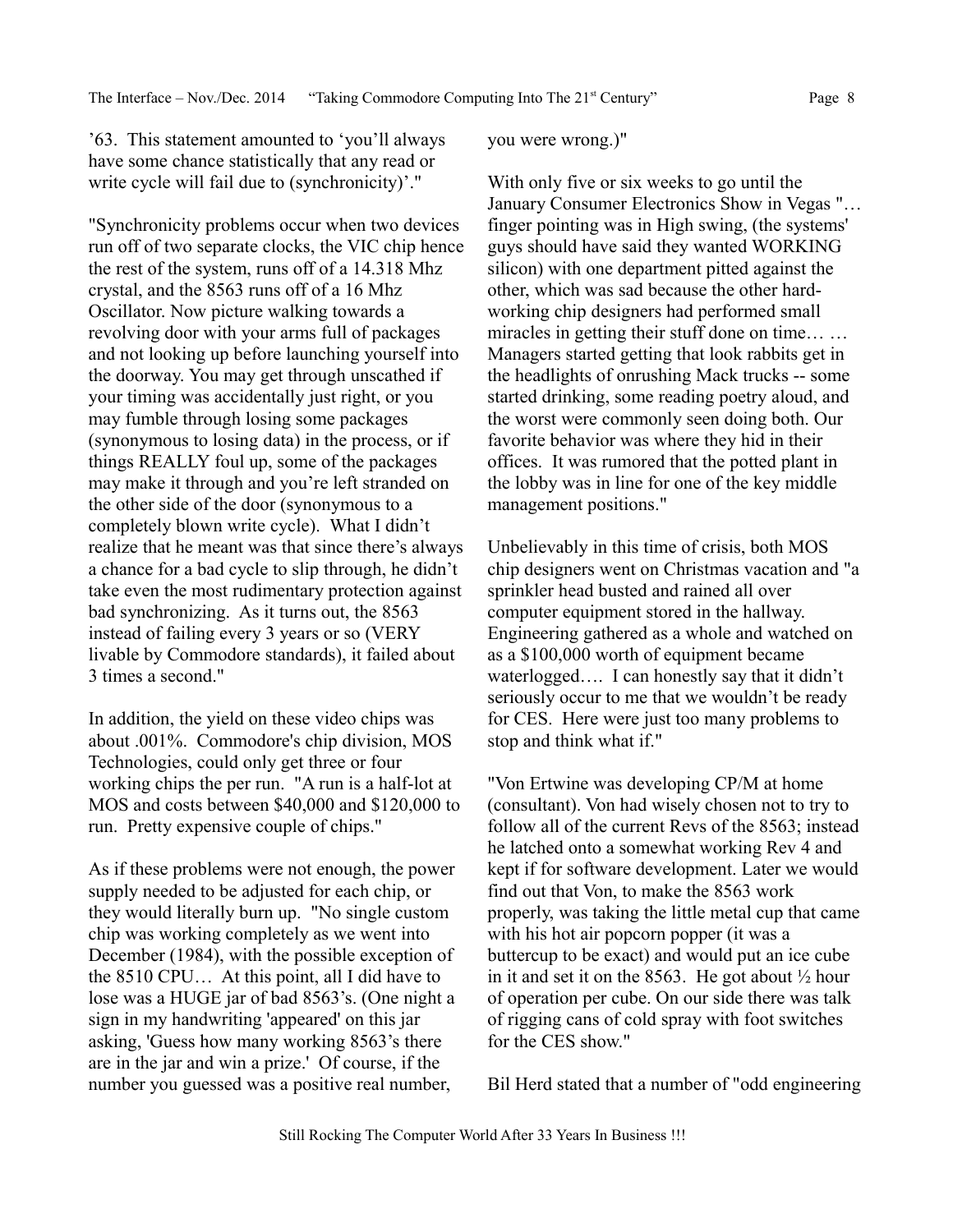fixes", often conceived after consuming a few beers at the bar beside the MOS factory, resulted in seemingly insurmountable problems being quickly resolved. The most important of these "fixes" was the integration of a Z-80 CPU into the main board. In addition to resolving several taxing electronic problems, it elevated the C128 into the realm of the business computer. "A True Miracle and was accompanied by the sound of Hell Freezing over, the Rabbit getting the Trix, and several instances of Cats and Dogs sleeping together. This was the first time that making CES became a near possibility. We laughed, we cried, we got drunk."

"We averaged 1-3 of these crises a day the last two weeks before CES. Several of us suffered withdrawal symptoms if the pressure laxed for even a few minutes. The contracted security guards accidentally started locking the door to one of the development labs during this time. A hole accidentally appeared in the wall allowing you to reach through and unlock it. They continued to lock it anyways, even though the gaping hole stood silent witness to the ineffectiveness of trying to lock us out of our own lab during a critical design phase. We admired this singleness of purpose and considered changing professions."

"We finished getting ready for CES about 2:00 am in the morning of the day; we were to leave at 6:00 am."

"Advertisements in the Las Vegas airport and again on a billboard en routefrom the airport inform us that the C128 has craftily been designed to be expandable to 512K. Now it had been designed to be expandable originally and had been respecified by management so as to not be expandable in case next year's computer needed the expandability as the "New" reason to buy a Commodore computer. That's like not putting brakes on this year's model of car so that next year you can tote the new model as reducing

those annoying head-on crashes."

"Upon arriving at the hotel, we find that out hotel reservations have been canceled by someone who fits the description of an Atari employee. Three things occur in rapid succession. First, I find the nearest person owning a credit card and briskly escort her to the desk were I rented a room for all available days; second, a phone call is placed to another nearby hotel, canceling the room reservations for Jack Tramiel and company; third, several of those C64's with built-in monitors (C64DX's??? Man, it's been too long.) are brought out and left laying around the hotel shift supervisors' path, accompanied by statements such as "My, my, who left this nifty computer laying here? I'd bet they wouldn't miss it too much."

"The next day we meet up with the guy who developed CP/M (Von) for the C128. As I mentioned earlier, someone forgot to tell him about thesilly little ramifications of an 8563 bug. His 'puter didn't do it, as he had stopped upgrading 8563s on his development machine somewhere around Rev 4, and the problem appeared somewhere around Rev 6. As Von didn't carry all the machinery to do a CP/M rebuild to fix the bug in software, it looked like CP/M might not be showable. One third of the booth's design and advertising was based on showing CP/M. In TRUE Animal fashion, Von sat down with a disk editor and found every occurrence of bad writes to the 8563 and hand patched them. Bear in mind that CPM is stored with the bytes backwards in sectors that are stored themselves in reverse order. Also bear in mind that he could neither increase or decrease the number of instructions; he could only exchange them for different ones. Did I mention hand calculating the new checksums for the sectors? All this with a disk editor. I was impressed."

"Everything else went pretty smooth[ly]. Every (power) supply was adjusted at the last moment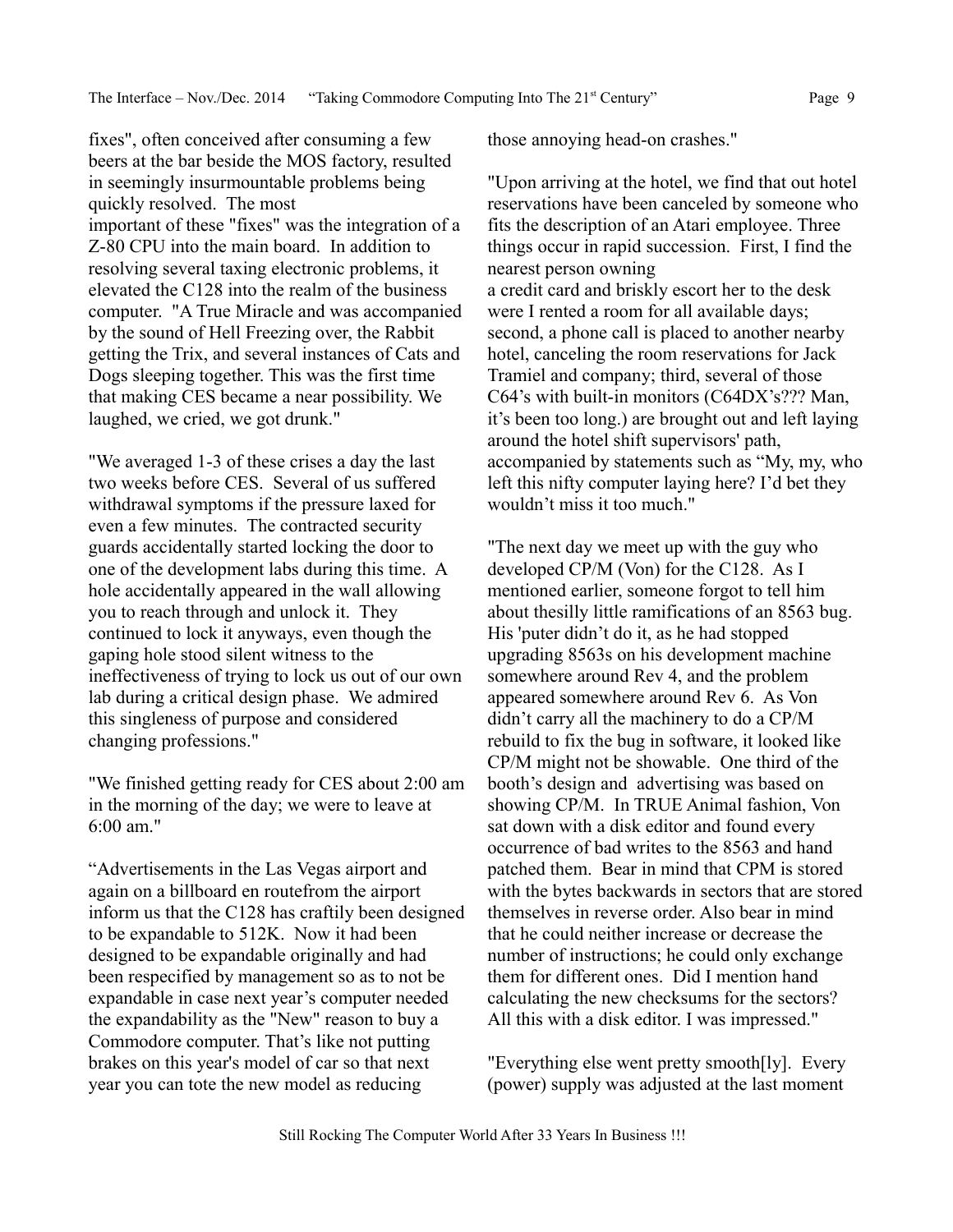for best performance for that particular demo. On the average, 2 almost-working 8563's would appear each day, hand-carried by people coming to Vegas. Another crisis... no problem... this was getting too easy."

Commodore did not produce many peripherals designed exclusively for the 128 line. Instead they relied primarily on C64 devices, like the 1541 floppy drive. An exception was the Commodore 1902 monitor for \$400 (\$100 more than the price of a new C128!) which was required to use the new 128's advanced 80 column mode. The C1750, a massive 512K RAM expander, was another new product. The most anticipated new peripheral was the 1571 doublesided floppy drive which, at 360K, provided more than double the capacity of the 1541. Much more importantly, it was a whopping 7 to 10 times faster!

Many Bulletin Board Systems (BBS's – pre-Internet for those of you who were born after 1980) also jumped on the C128 mode bandwagon. There are a number of historians who site Commodore as the unsung development partner of the Internet. While it is certainly true that the US military and several universities developed ARPANET, its transition into the Internet would not have been so rapid had online communities not been created with extensive use of Commodore hardware: the amazingly inexpensive VIC Modem (and its descendants, the 1600, 1650, 1670) combined with powerful C128 mode functionality allowed thousands of BBS's to spring up from nothing. The 128 produced: a large supply of online information; consumer awareness, which created demand; and telecommunication capacity and skills -- all of which are were required to develop and commercialization [for] the Internet.

In an effort to extend the life of this powerful, multi-talented machine, Commodore introduced a slight derivative of the 128 called the Commodore

128D in 1987. The idea was to make a cleaner, smaller footprint for the 128 so that it might appeal to the small business segment dominated by IBM at the time. Commodore 128D models looked a lot like Apple Mac computers of the late 1990's. They came in a square desktop box, featuring an integrated a front-loading Commodore 1571 high-capacity floppy disk drive, and a separate keyboard. A monitor could sit nicely on top of this chassis, again reducing desk space requirements and clutter. The price of this system [was] just \$500, a third the price of an IBM PC. In a cost saving effort, D's were manufactured with less expensive "upgrade" versions of the SID (sound) chip, called the 8580 SID, and were sometimes referred to a 128DCR's (Cost Reduced).

The first European 128D's chassis were made of plastic. They came with a keyboard dock and carry handle! The North American model came in standard beige steel chassis without the carry handle or keyboard dock. On an amusing note, I have often been asked questions from non-Commodore collectors about a superrare prototype called a Commodore 1280. Of course this is simply a misreading of the Commodore 128D name.

Today (in 2003), 128D models are highly sought after by collectors and enthusiasts, usually garnering more than triple what a standard 128 sells for.

Early in the process, a team of experienced hardware and software engineers were assembled and they left their personal mark on the their machine with an "easter egg". Type SYS 32800,123,45,6 on your 128 and you will see a small list of development credits. Note the spelling of the word Hardware -- presumably a tribute to Bil Herd.

Bil Herd explained his team as follows: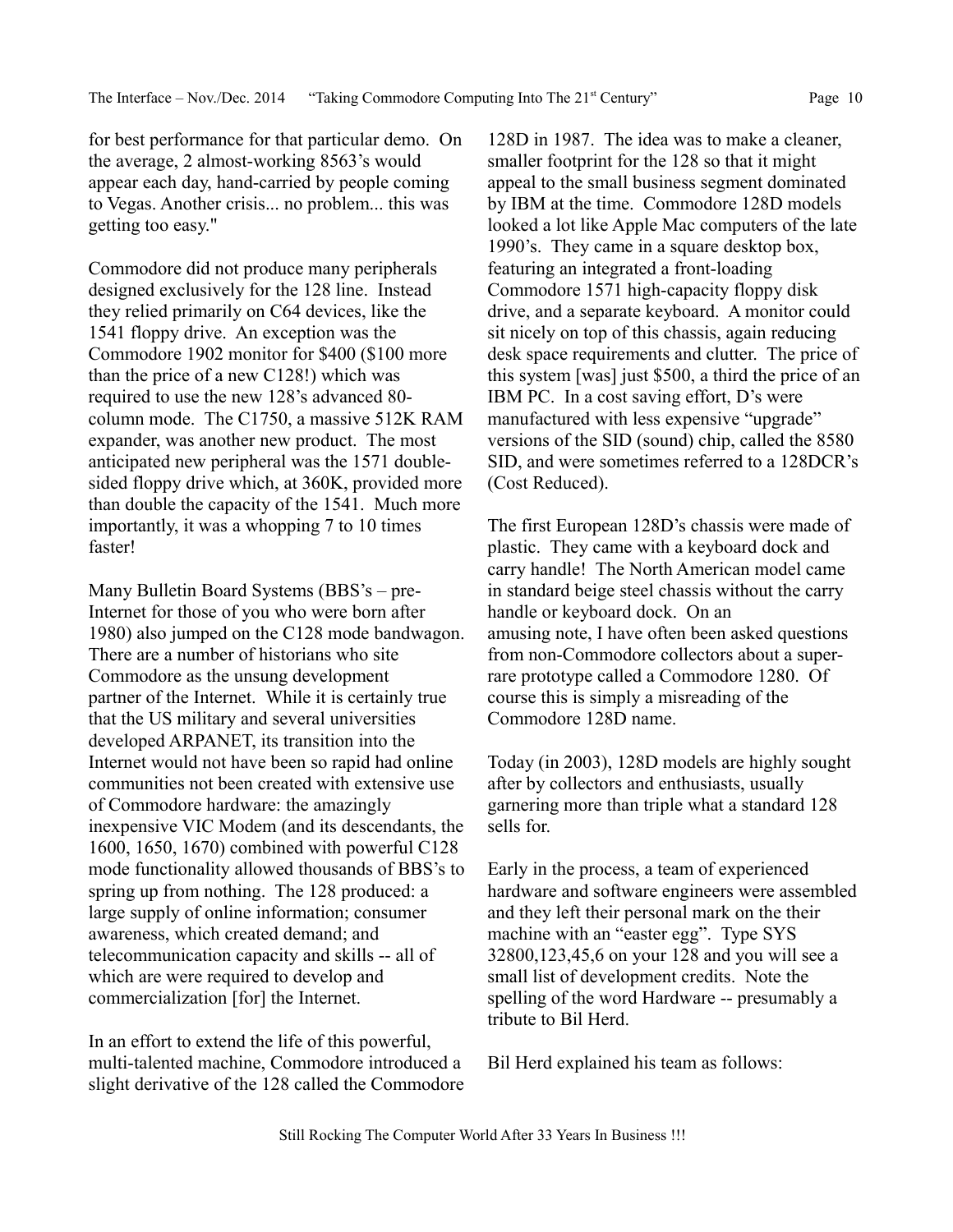Bil Herd - Original design and hardware team leader.

Dave Haynie - Integration, timing analysis, and all those dirty jobs involving computer analysis which was something totally new for CBM.

Frank Palaia - One of three people in the world who honestly knows how to make a Z80 and a 6502 live peacefully with each other in a synchronous, dual video-controlled, time-sliced, DRAM-based system.

Fred Bowen - Kernal and all system-like things. Dangerous when cornered. Has been known to brandish common sense when trapped.

Terry Ryan - Brought structure to Basic and got in trouble for it. Threatened with the loss of his job if he ever did anything that made as much sense again. Has been know to use cynicism in ways that violate most Nuclear Ban Treaties.

Von Ertwine - CP/M. Sacrificed his family's popcorn maker in the search of a better machine.

Dave DiOrio - VIC chip mods and IC team leader. Ruined the theory that most chip designers were from Pluto.

Victor - MMU integration. Caused much dissension by being one of the nicest guys you'd ever meet.

Greg Berlin - 1571 Disk Drive design. Originator of Berlin-Speak. I think of Greg every night. He separated my shoulder in a friendly brawl in a bar parking lot, and I still can't sleep on that side.

Dave Siracusa - 1571 Software. Aka "The Butcher"

"The names of the people who worked on the PCB layout can be found on the bottom of the PCB."

#### "RIP: HERD, FISH, RUBINO"

"The syntax refers to an inside joke where we supposedly gave our lives in an effort to get the FCC production board done in time, after being informed just the week before by a middle manager that all the work on the C128 must stop as this project has gone on far too long. After the head of Engineering got back from his business trip and inquired as to why the C128 had been put on hold, the middle manger nimbly spoke expounding the virtues of getting right on the job immediately and someone else, \*his\* boss perhaps, had made such an ill-suited decision. The bottom line was we lived in the PCB layout area for the next several days. I slept there on an air mattress or was otherwise available 24 hours a day to answer any layout questions. The computer room was so cold that the Egg McMuffins we bought the first day were still good 3 days later."

The 128 went on to be a notable success for Commodore but not because of its new power. Unfortunately, most software developers ignored the new and advanced C128 mode functionality. Why develop software for a new, relatively small product like 128's native mode when you can write software for the wildly successful C64 and know that your code will function on a 128 operating in 64 mode. There were some notable exceptions, such as the Graphical User Environment called GEOS which created a powerful 128 mode version.

Before its demise in 1989, the Commodore 128 sold a respectable four million units, but this number could have been dramatically larger. Much like the Amiga to come, Commodore was incapable of promoting the C128 to the appropriate target markets. 128's were insanely inexpensive when compared feature for feature with its of the day. If Commodore had developed and pushed the D models to the small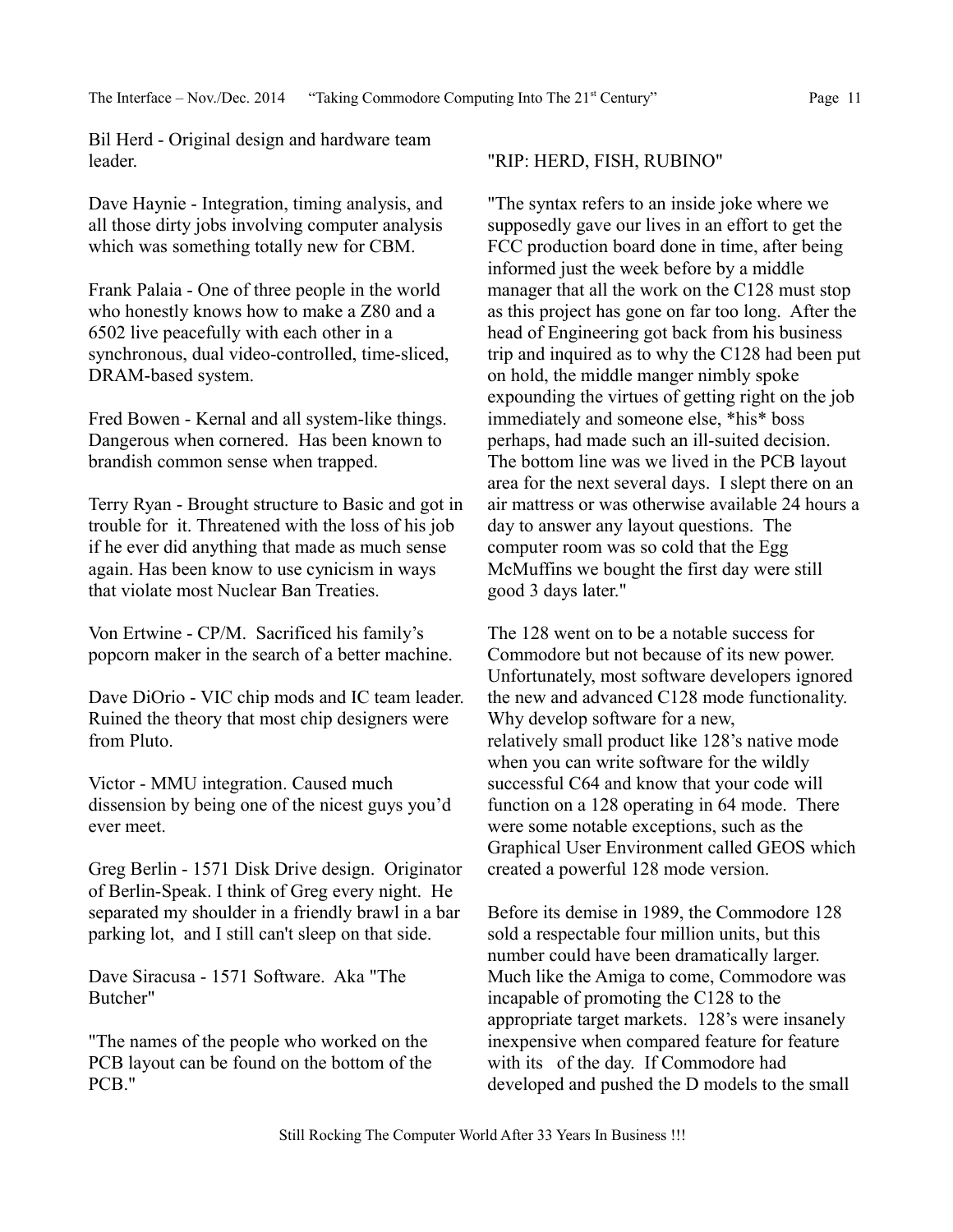business market in 1986, the 128 could have been a serious contender in that space.

The last gasp was a very small production run Commodore 128CR's (Cost Reduced) released in North America in 1988 or 1989. They were identical to the 128DCR except they did not have an integrated floppy drive. I have never seen one of these units… not even a picture! If you have one, please email a picture to us and we will add it to this site with credit to you.

On a sad note, the 128's CP/M was almost never used because CP/M was quickly losing ground to Microsoft Disk Operating System (MS DOS), by then running at version 2. MS-DOS was of course popularized by the IBM PC and seemingly endless line of IBM clone machines. Business developers had all but abandoned the old standby CP/M in favour of the new and rapidly expanding DOS market. The Commodore 128 was CP/M's last big play, but the 128 just did not have the market penetration to keep CP/M alive.

## 1984

January 13th – Commodore shows off prototype 264 and 364 at CES and indicates they should be in production by June

January 15th – Commodores founder, visionary and CEO, Jack Tramiel quits Commodore with secret plans to buy the near bankrupt Atari April – Commodore launches its first IBM clone, the Commodore PC, at the Hanover Fair in Germany

April – Commodore shows the Commodore Z8000 at the Hanover Fair in Germany

Mid-Summer – Commodore decides the Ted / 264 / 116 / Plus/4 Series will not sell as a replacement to the C64

September – Bil Herd appointed lead designer on C128 project in an effort to get a new machine ready for show at CES in Las Vegas, the 2nd week of January 1985

November – New chips are still not close to stable

December – Z-80 CPU incorporated into motherboard design – chip problems start getting resolved quickly

December – A 16K version of the 264 called the Commodore 116 is for sale (at least in Germany) Intel introduces the 80186, 80188, and 80286 processors

Motorola unveils its 68010 CPU chip

#### 1985

January – The last VIC-20 rolls off the line and into the history books

January – Serious design problems still exist but are being resolve daily

January – C128 prototypes completed at 2 am, just 4 hours before the trip to CES

January – Commodore's hotel rooms have been canceled, possibly by their former boss-turnedcompetitor, Jack Tramiel

January – Prototypes shown at CES are unstable, going through two 8563 video chips per day, but the audience is unaware of this

January – Atari introduces the 130ST: 128KB RAM, 192KB ROM, 512 color graphics, MIDI interface, and mouse for \$400.

January – Atari introduces the 520ST: 512KB RAM, 192KB ROM, 512 color graphics, MIDI interface, and mouse for \$600.

June / July –  $C128$  production begins and units are to sell for just \$300

April – IBM stops production of the IBM PCjr May – Microsoft demonstrates Microsoft

Windows 1.0 at Spring Comdex. Release date is set for June, at a price of US\$95

September – Apple Computer co-founder Steve Jobs resigns from Apple Computer and founds NeXT incorporated

Commodore stops production of the 64 several times (presumably in favor of the much more powerful 128) but restarts it because of demand

# 1986

January – Apple Computer starts producing the Macintosh Plus, with 1 MB RAM, support for hard drives, a new keyboard with cursor keys and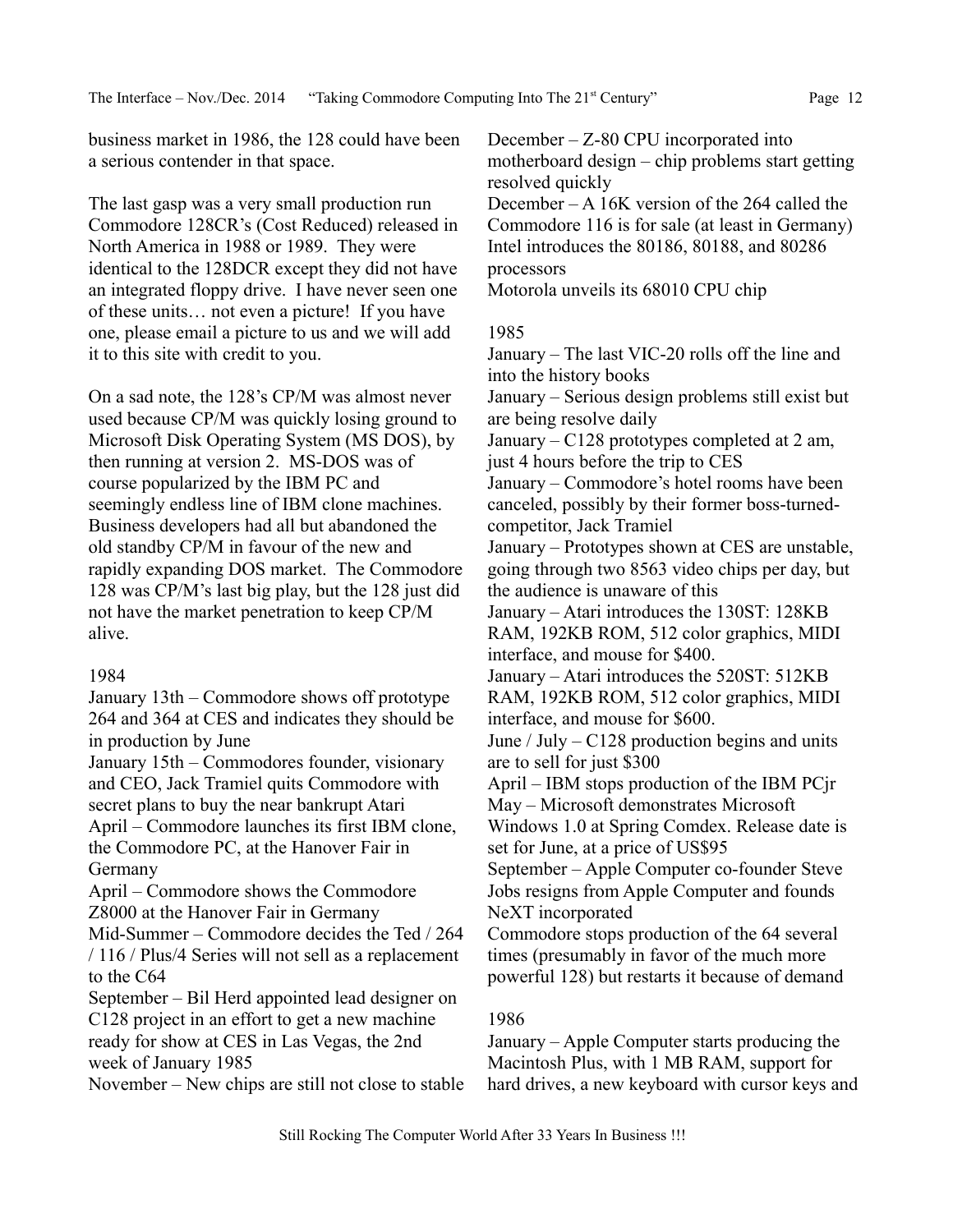Design of the 128D, business-style case with neatly integrated 1571 floppy disk drive, begins Germany celebrates its 1,000,000 C64 with a Golden Jubilee version March – Microsoft goes on the stock market at \$21 per share. This raises \$61 million. June – In an effort to revitalize sales, Commodore releases a sleek new 128-like case, changes the name to 64C, and bundles it with GEOS August – Intel ships the 80386 September – Plus/4 was in full liquidation [and was] selling for a mere \$79 September – IBM announces the IBM PC-XT Model 286, 640KB, 20MB hard drive, 1.2MB floppy, serial/parallel ports, and keyboard for the low low price of \$4000

## 1987

128D's hit retail stores in Europe and North America for about \$500

February – Commodore announces the Amiga 500 and 2000

April – IBM and Microsoft announce Operating System $/2 - OS/2$ .

June – Atari releases the Atari XE Game System, with 64KB RAM, supporting 256KB game cartridges

October – Microsoft ships Windows 2.0

## 1989

Production of all 128 models stops Total Commodore 128 sales are in the four million unit range

Intel introduces the 80486 microprocessor at Spring Comdex in Chicago. It integrates the 80386, 80387 math coprocessor, and adds a primary cache. It uses 1.2 million transistors. Initial price is US\$900

Commodore 128 Credits - SYS 32800,123,45,6

NOTE: commodore.ca would like to thank Bil Herd and  $C=$  Hacking, fontanes.  $yves@$  free. fr, [chris@gondolin.org.uk,](mailto:chris@gondolin.org.uk) [tresmont@wxs.nl,](mailto:tresmont@wxs.nl)

[rene.van.belzen@xs4all.nl,](mailto:rene.van.belzen@xs4all.nl) [jakubaschk@web.de](mailto:jakubaschk@web.de) and others, who were very helpful in providing information...



**MEMORY LANE**

-by Dick Estel

## INTRODUCTION

This is number 11 of a limited series of articles saluting some of our past members, people who have made a significant contribution to the club. Our more recent members did not have the pleasure of knowing these men and women, many of whom have passed on. However, they made a lasting impression on the club and the author.

Questions and comments to our web address, [info@dickestel.com,](mailto:info@dickestel.com) are welcome.

## **BERNICE LALLO and ZELLA MALLARD**

For some reason I always think of these two ladies together, although they had different backgrounds, different interests, and made different contributions to the club. However, if my memory is correct (which is by no means certain), they both served as club secretary for several years each.

Bernice was married to Tony Lallo, a local musician, and I don't know anything about her career away from the club. As far as I know, they